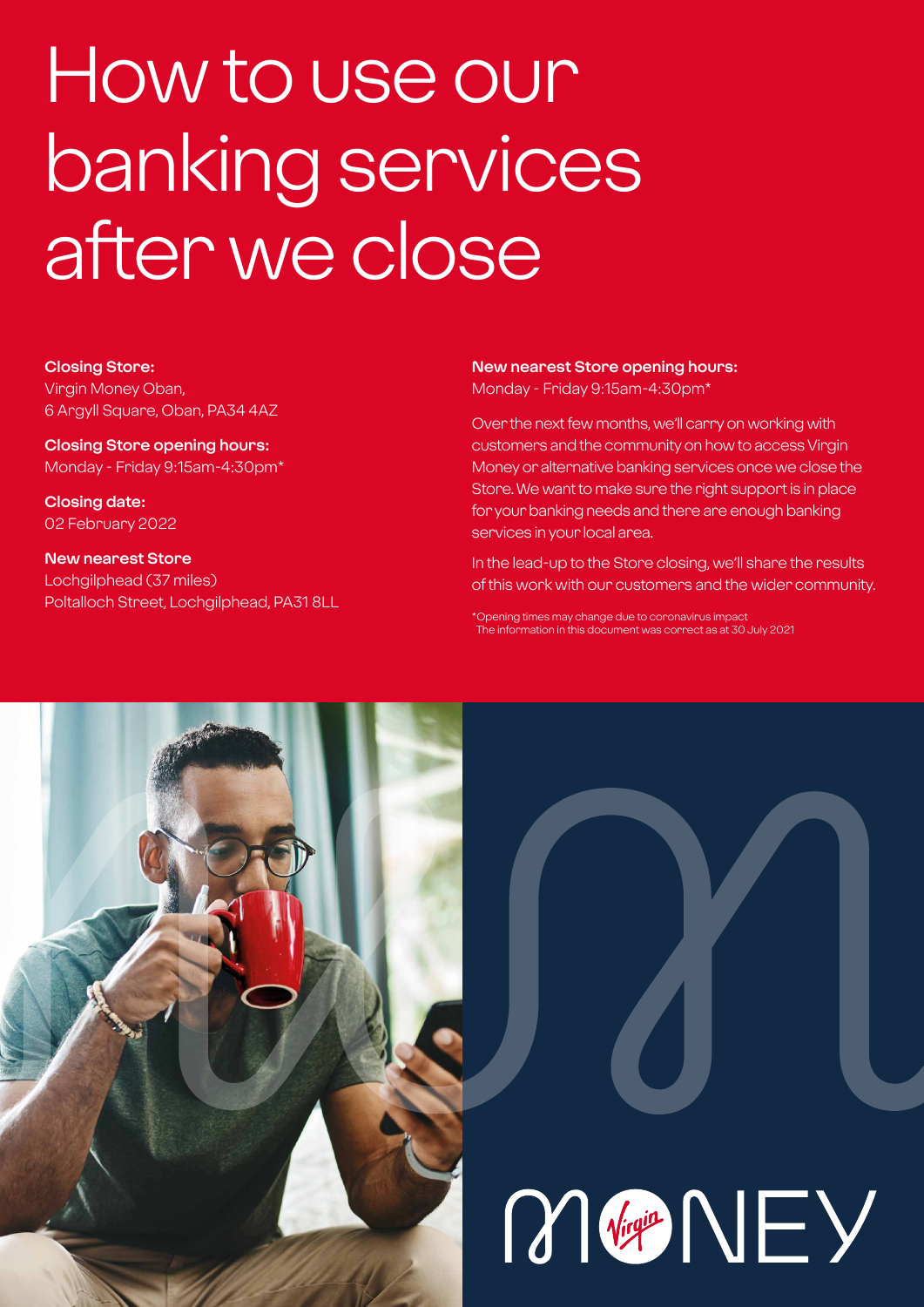### Understanding the impact of closing this Store

### Background

More and more customers are taking advantage of our digital services and only visiting Stores when they want to discuss a significant life event. Between April 2019 and July 2021 we've seen digital registrations increase from 48.7% to 57.6% across our personal customers, and daily internet banking and mobile app logins are up 66%.

It's important to balance investment in digital services with making sure our Store network continues to meet the needs of our customers. This means that we've made the difficult decision to close a number of Stores, including Oban.

This decision has been reached after considerable thought and analysis which includes input from local management.

Our Stores will continue to be a really important part of what we do and we've recently refreshed and revitalised them now that we're one Virgin Money brand.

We've signed up to the UK Finance Access to Banking Standard and follow this for all Store closures: **[www.lendingstandardsboard.org.uk/wp-content/](http://www.lendingstandardsboard.org.uk/wp-content/uploads/2017/07/Access_to_Banking_Standard.pdf) [uploads/2017/07/Access\\_to\\_Banking\\_Standard.pdf](http://www.lendingstandardsboard.org.uk/wp-content/uploads/2017/07/Access_to_Banking_Standard.pdf)**. On 21 September 2020, the Financial Conduct Authority (FCA) introduced new standards which we'll also follow. More info can be found at **[www.fca.org.uk/publication/finalised](http://www.fca.org.uk/publication/finalised-guidance/fg20-03.pdf)[guidance/fg20-03.pdf](http://www.fca.org.uk/publication/finalised-guidance/fg20-03.pdf)**

### Considerations

In trying to decide whether to close a Store, we look at a lot of different things.

As well as how often a Store is used, we look at how local customers – including potentially vulnerable groups and business customers – will be able to carry on using banking services after the Store closes.

- > Number of customers using the Store
- > Number of other Stores we have in the area
- > Distance to nearest Store
- > Change in number of transactions in Store
- > Change in customer use of Store
- > Current lease on Store
- > ATM availability
- > Access to other banks in the area
- > Banking services at the local Post Office\*\*
- > Public transport to other Stores
- > Other ways to bank (e.g. mobile, internet and phone)
- \*\*Business customers will be charged their agreed tariff for transactions, except Change Giving where the costs are recharged monthly in arrears.

Our decision to close Oban Store was influenced by the following:

- > We continue to see an increase in mobile use and customers signing up for digital services.
- > Should a customer wish to use a Store for general advice or to discuss a product, Lochgilphead Store is 37 miles away and there are a further 3 Stores within 80 miles.
- > There are other ATMs in the area that are free to use.
- > Our mobile, internet and telephone banking facilities allow customers to do most day-to-day tasks, like balance checks, viewing transactions, transferring money between accounts, paying bills and cancelling / amending regular payments. Customers can even pay in a cheque on the go.
- > Customers are also able to use our mobile app to make external payments in a number of different ways and we're continuing to make our digital banking services bigger and better.
- > The local full service Post Office is located nearby on Lochside Street and provides personal and business customers with an alternative way to do their day- to-day banking transactions, such as cash withdrawals and paying in cash and cheques.
- > Customers can get all the information about our products and services, or raise any concerns by calling us on **0800 121 7365**. Our opening times are 7am to 9pm Monday to Saturday and 10am to 5pm on Sundays.
- > All our Stores offer an identical service, with good accessibility.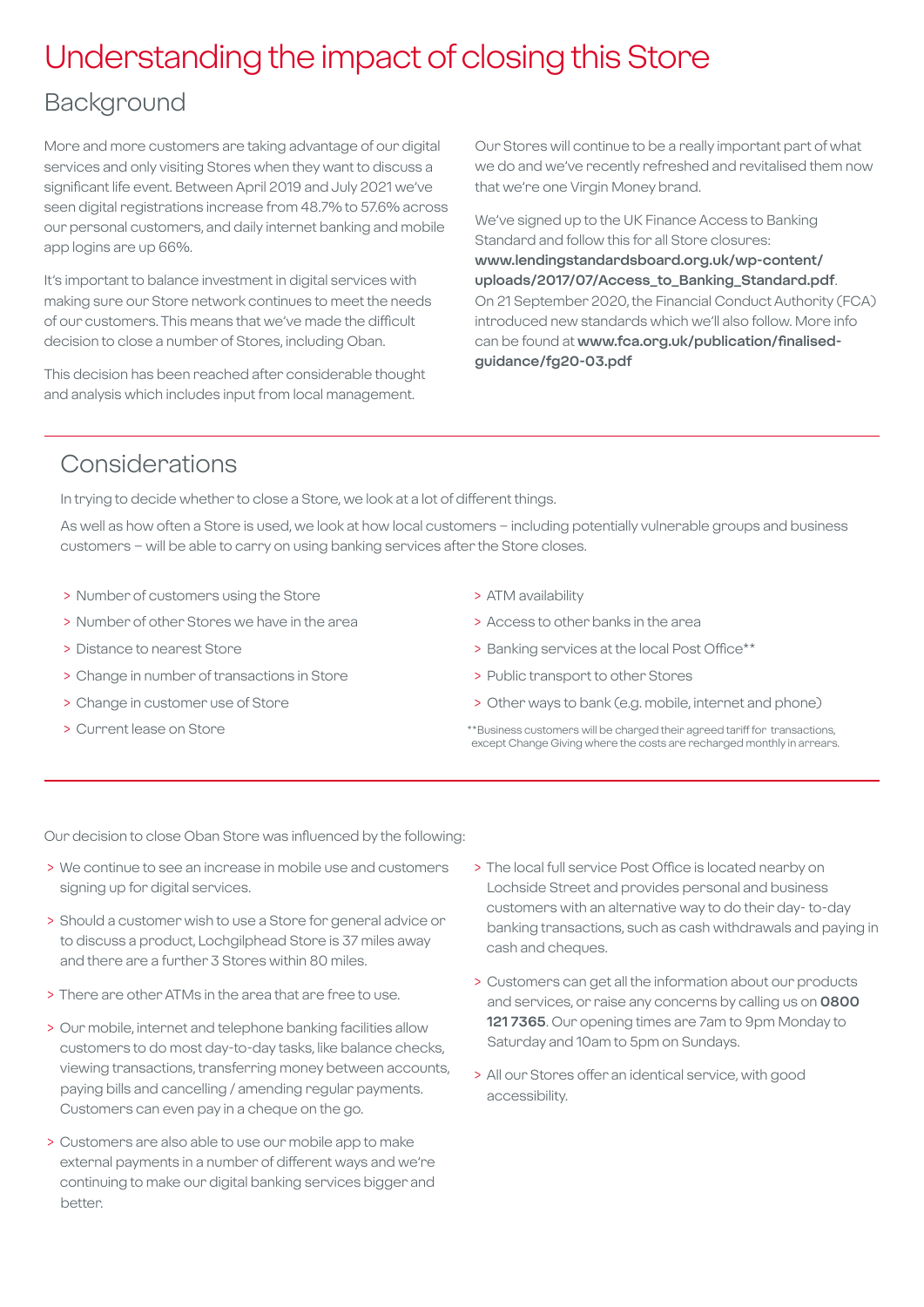## Understanding the impact of closing this Store

### What influenced our decision?

We've looked at how all customers, particularly those potentially vulnerable groups and businesses, can continue to access banking services after the Store closes. Below is some important info about how our customers are using the Store:

37%

#### **Transactions down year on year**

- > **2,000** customers transacting in Store compared to a Bank average of 6,000
- > **67%** of customers visited the Store 3 times or less in the last 12 months (with more than half of these also using alternative channels with 53% digitally active)
- > Of our customers aged 70 and above, 62% visited the Store on 3 days or less during the last 12 months.
- > Potentially vulnerable customers (within one or more of the following; over 70 years old, receive benefits, have a basic Personal Current Account, are Store users only or are in arrears) 64% of those customers visited the Store on 3 days or less during the last 12 months.
- > Micro Enterprises & Charities Customer Insight 62% of micro enterprises visited the Store on 3 days or less during the last 12 months, with 38% of transactions involving cash. 66% of charities visited the Store on 3 days or less during the last 12 months, with 31% involving cash.

Our Store colleagues will actively engage with customers, including those potentially vulnerable, to discuss their options and support how they'd like to bank, along with engaging with local groups in the community.

Details of the activities, additional support requirements, feedback received and remedial action needed will be included in the Store Review document, which will be available on our website and in Stores this December.

### Local information

Oban is a resort town within the Argyll and Bute area. It's the largest town between Helensburgh and Fort William, and occupies a setting in the Firth of Lorn.

The Store is situated in the centre of Oban, with other banks nearby including Royal Bank of Scotland, TSB and Nationwide. Lochgilphead Store is 37 miles away, with Fort William Store just a little further at 43 miles. Both offer a full service in Store.

### **Transport Links**

Buses run between Oban and Lochgilphead 5 times a day, with an estimated journey time of 1 hour and 21 minutes.

By road you take the A816 between Oban and Lochgilphead, and the estimated journey time is just over an hour.

### **Mobile Phone Signal availability**

Oban is well serviced by all national mobile phone networks with 4G services available from all national operators, though at times EE users may experience some problems with their voice coverage. (source Ofcom)

#### **ISP & available speeds**

Oban is well serviced by all national providers with standard and superfast broadband availability. (source Ofcom)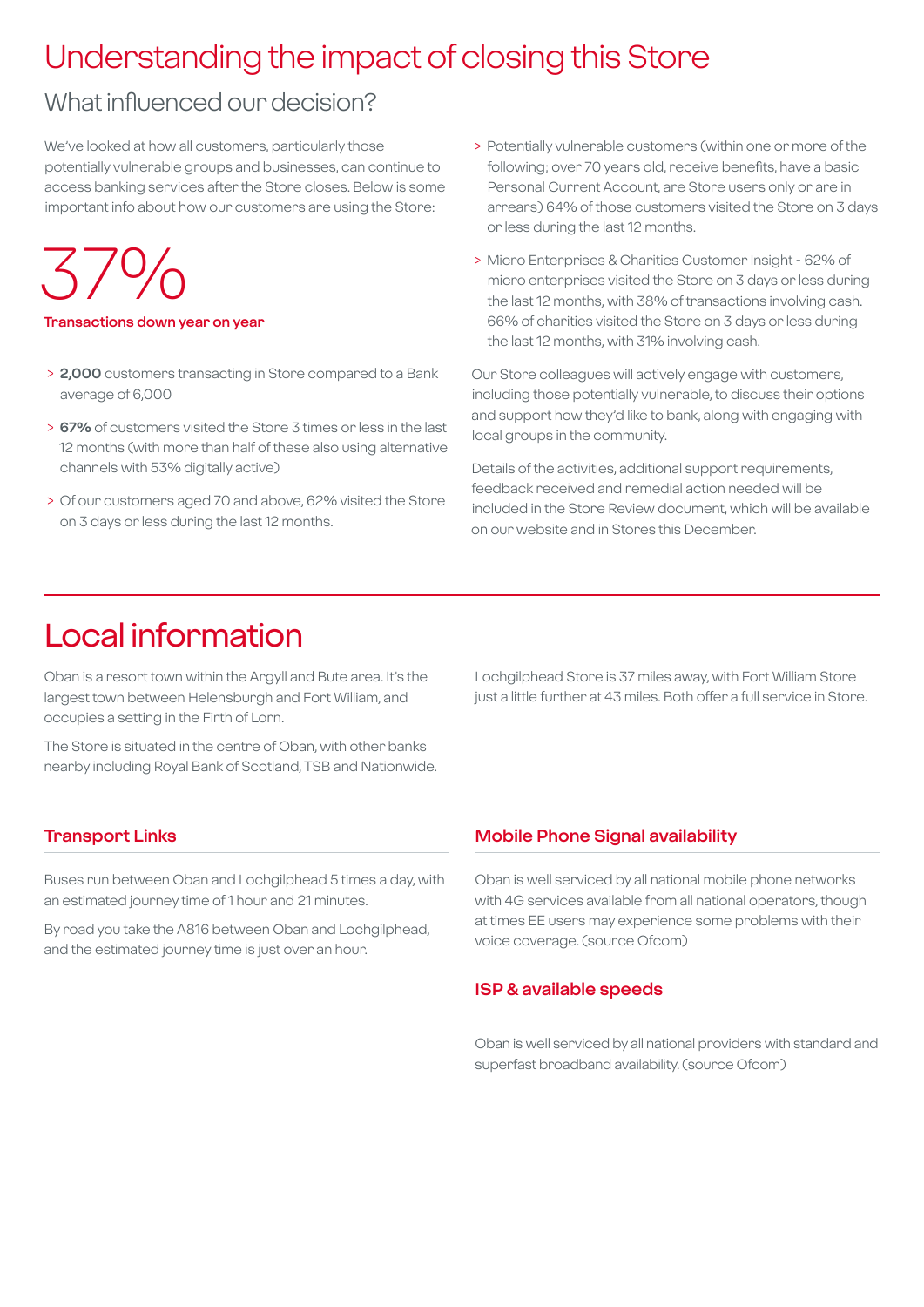## Distances to local services from the closing Store

### **Distance to our nearest Stores** virginmoney.com/store-finder



**Lochgilphead** Poltalloch Street, Lochgilphead, PA31 8LL Monday - Friday 9:15am-4:30pm\*



**Fort William** 58 High Street, Fort William, PH33 6AH Monday - Friday 9:15am-4:30pm\*



#### **Greenock**

100 West Blackhall Street, Greenock, PA15 1XR Monday - Friday 9:15am-

4:30pm and Saturday 9:15am-4pm\*



#### **Tobermory**

20 Main Street, Tobermory, PA75 6NU Monday - Friday

9:15am-4:30pm\*

### **Distance to Post Office**

www.postoffice.co.uk/branch-finder



### 0.2 miles

**Oban** Lochside Street, Oban, PA34 4HP Monday - Friday 9am-5:30pm and Saturday 9am-12:30pm There is a full service Post Office available on Lochside Street in Oban.

### **Competitor sites in current location?**

### **Nearest Link ATM**

ATI

**TSB**

link.co.uk/atm-locator





0.05 miles

Airds Crescent, Oban, PA34 5SQ

### Other places you can bank locally





You can get a copy of this impact assessment on our website, in Store or by calling us.

- > 6 Argyll Square, Oban, PA34 4AZ
- > 0800 121 7365
- > virginmoney.com/store-closures